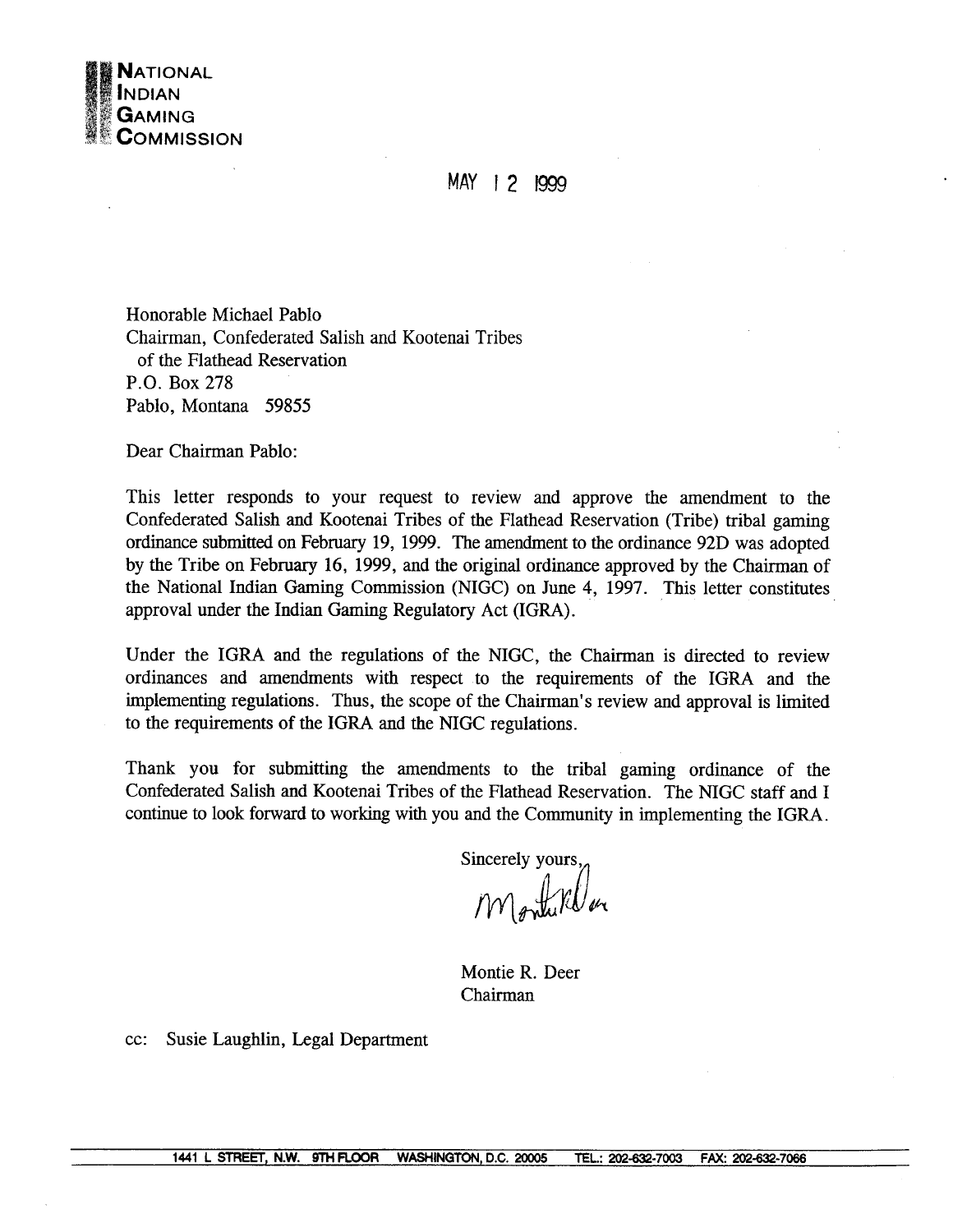



 $\frac{1}{x}$   $\frac{1}{x}$ 

 $MAY - 6$  1999  $MAY - 6$  1999  $MAY - 6$  Amendment # 1

FEB 17 1999 FEB 17 1955<br>BUREAU OF INDIAN AFFAIRS<br>CHEELATHEAD AGENCY<br>CHEELATHE SUPERINTENDENT

## ORDINANCE OF THE GOVERNING BODY OF THE CONFEDERATED SALISH AND KOOTENAI TRIBES OF THE FLATHEAD NATION, MONTANA

AN AMENDMENT TO ORDINANCE NO. 92D "TRIBAL GAMING ORDINANCE", amending Page 23 Section 6.08,  $\S$  (b) (1) and Page 42 Section 10.03, added  $\S$ (c) as follows:

## BE IT ENACTED BY THE TRIBAL COUNCIL OF THE CONFEDERATED SALISH AND KOOTENAI TRIBES THAT ORDINANCE 92D IS AMENDED AS FOLLOWS:

Section 6.08 Term of License, Parameters of License, Fees.

(1) each Class I11 gaming facility license shall be charged an annual licensee fee of  $200.00$   $100.00$  per class III gaming device located in such facility;

Section 10.03. Added subsection:

(c) Each and every person, place, facility or entity, having been issued a Class II or Class III gaming license, shall, pursuant to the time lines and rules promulgated by the Commission. conduct and pav for the audits of their own gamin? operations. **Anv** corrective actions or fines resulting from such audits shall be paid for or corrected by the gaming licensee.

WHEREAS, in adopting this Amendment it is the intent of the Confederated Salish and Kootenai Tribes to better provide for the equitable and efficient administration of Gaming on the Flathead Reservation;

NOW, THEREFORE BE IT ENACTED by the Tribal Council of the Confederated Salish and Kootenai Tribes that Section 6.08 subsection (b) (1) be amended as above and Section 10.03, subsection (c) be added to Ordinance 92D by the Tribal Council of the Confederated Salish and Kootenni Tribes effective as of February 16, 1999.